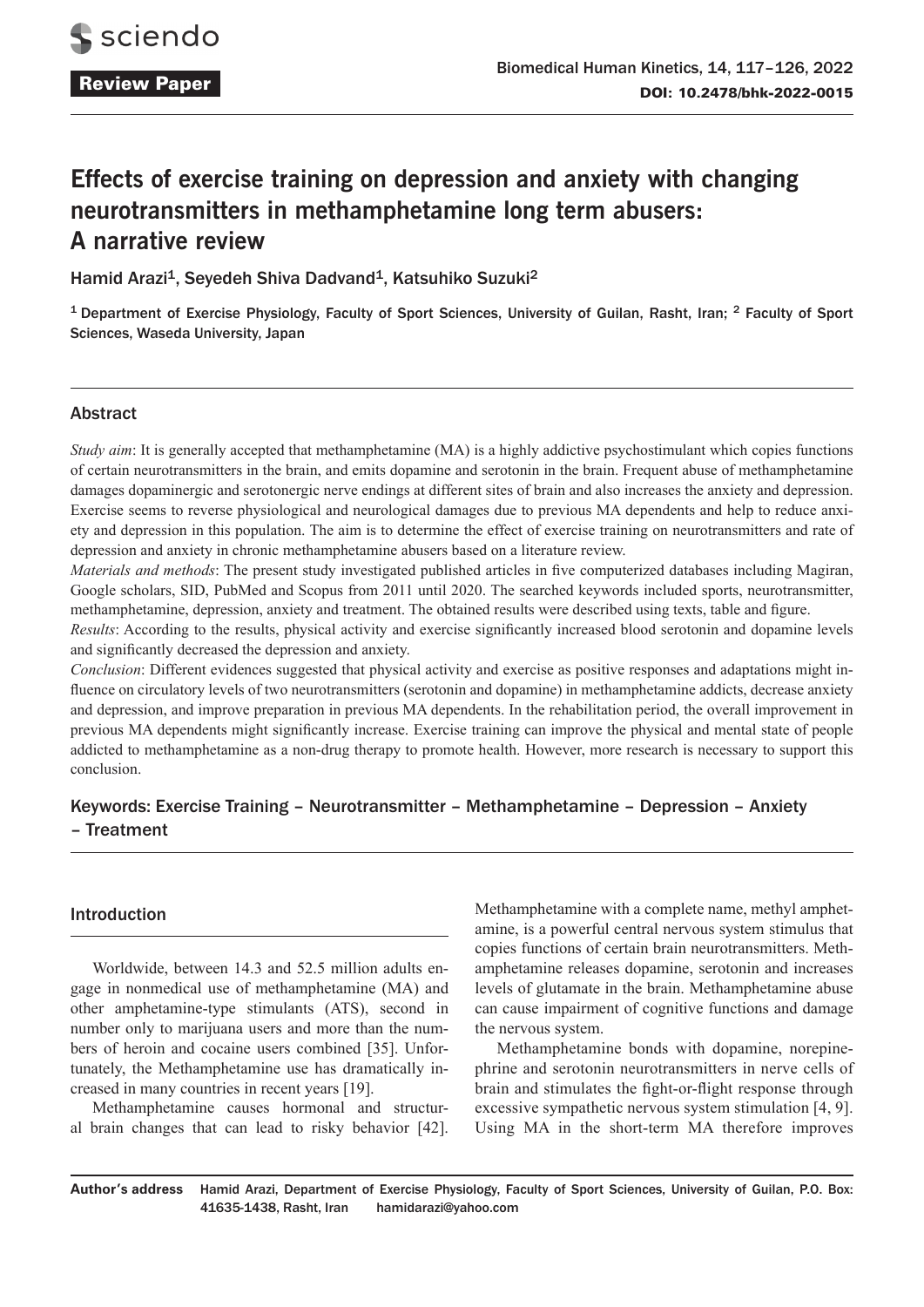productivity, attention-span and energy levels, and may even reduce anxiety [44]. In contrast, however, chronic use depletes dopamine stores in the brain and damages the ability of dopamine and serotonin to bind to their terminals [4].

Depression is a state that greatly affects the quality of personal mood and changes perception of surroundings [12]. It is a state, under which the human is distressed, bored and dull in the long term [25].

Anxiety is a feeling of concern and tension that is provided by a person in response to threatening or stressful situations. Anxiety can be mild or severe to frighten a person. The anxiety is naturally temporary, but if it lasts a long time or continues in the absence of psychological stress or threat, then it should be considered as a problem [25].

Most studies indicate that addicts experience high levels of anxiety, stress and depression and low levels of negative mood regulation [33]. Statham et al. [56] argued that the depression was highly correlated with alcoholism. Prusakowski et al. [43] found that depressed mothers had higher levels of addiction. Compared with the general population, depression symptoms are common in people with drug abuse or dependence. About one third to half of those who have drug abuse or dependence has been diagnosed with major depressive disorder in their life [49].

Pharmacological studies indicate that dopamine and serotonin neurotransmitters and the pathology of anxiety and depression have close relationships, so that the increased release of these neurotransmitters from nerve endings increases anxiety and depression responses in a abusers [46]. The regulation of serotonin in the central nervous system is largely influenced by the re-absorption serotonin pump that plays a major role in treating behavioral disorders such as depression [6]. Reducing serotonin in the brain, causes depression, and in more severe cases leads to Alzheimer's disease [50, 51].

Contrary to previous beliefs, under which physiological and neurological damages by drug were permanent, empirical evidence has indicated that the damage by substance abuse may actually change through exercise [39,53]. Aerobic training has been reported to have positive physiological effects on the brain and levels of dopamine and serotonin in patients, who use MA [39, 53] by decreasing pro-inflammatory biomarkers in the circulatory system [28, 39, 54]. Furthermore, it is suggested that the exercise reduces stress, and then anxiety and depression by activating activities of adrenal glands [28]. The present study aimed to determine the effect of exercise training on neurotransmitters and rate of depression and anxiety in chronic methamphetamine abusers based on a literature review.

#### Materials and methods

The present study was conducted by searching the texts in Persian and English computerized databases including Magiran, Google scholars, SID, PubMed and Scopus using the keywords of exercise, neurotransmitter, methamphetamine, depression, anxiety and treatment between the years 2011 to 2020. Titles which were obviously not relevant were disregarded, and titles which seemed vaguely relevant were selected. Duplicate titles were eliminated across database search results.

Exclusion criteria were studies in both human and animal domains in the absence of examining the effectiveness of exercise on the neurotransmitters and the incidence rate of depression and anxiety among the chronic MA abusers. The findings were reported through a full-text review of human and animal research conducted on the effects of various training and physical activities on the neurotransmitters including serotonin and dopamine and the incidence rate of depression and anxiety among the chronic MA abusers.

#### **Results**

According to full survey in prestigious journals, human and animal studies on the effects of exercise training on neurotransmitters and the incidence rate of depression and anxiety among the chronic MA abusers were conducted by researchers between the years 2011 to 2020.

All studies that did not focus on the effectiveness of exercise training on neurotransmitters and the incidence rate of depression and anxiety in chronic MA abusers were excluded from the study. Based on the findings obtained from a review of studies on the effect of training on neurotransmitters and the incidence rate of depression and anxiety in chronic MA abusers in humans and animals addicted to MA, the physical activities and exercise lead to a significant increase in circulatory serotonin and dopamine levels and significantly reduce the incidence rate of depression and anxiety (Table 1).

#### **Discussion**

Changing the pattern of drug abuse from traditional substances to industrial and chemical drugs and the abuse of stimulants and psychedelics are nowadays serious concerns. Industrial opioids are a combination of traditional drugs with chemicals, such as MA [3]. This stimulant and psychedelic drug affects all systems of the body, especially the central nervous system, and is classified as a neurotoxic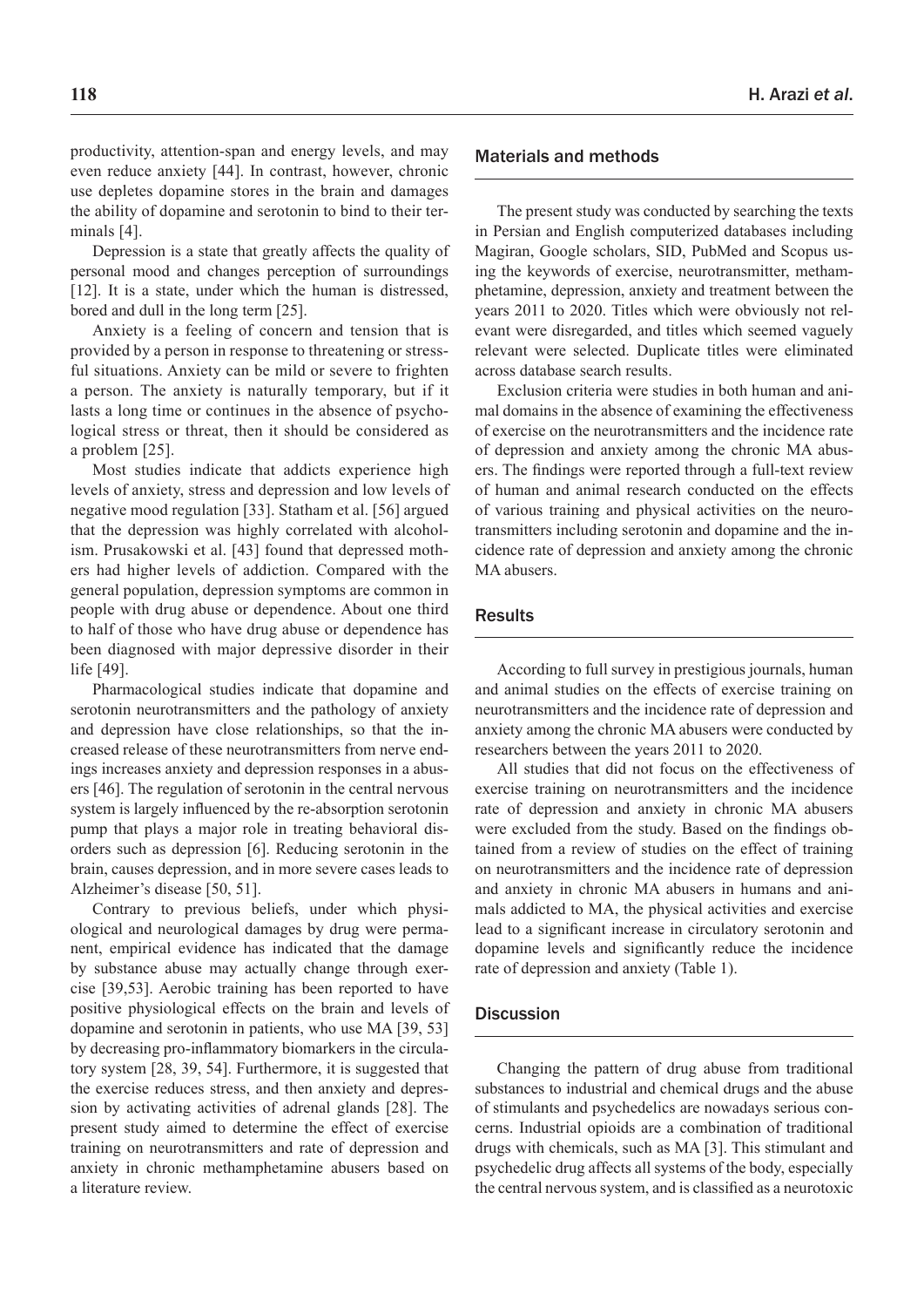**Table 1.** Summary of human and animal studies on the effects of exercise training on neurotransmitters and rate of depression and anxiety in chronic methamphetamine abusers

| Authors<br>(years)         | Title of study                                                                                                                                                              | Subjects                    | Type of exercise or training                                                                                                                                                                                                                                                                                                                                                                                                                                                                                                                                                                                                                                                                                                                                                                                                                                                                                                                                                                                                                                                                                                                                                                                                                           | Results                                                                                                                                                                                                                                                                                                                                                                                                                                                                                                                                                                                                                                                                                                               |
|----------------------------|-----------------------------------------------------------------------------------------------------------------------------------------------------------------------------|-----------------------------|--------------------------------------------------------------------------------------------------------------------------------------------------------------------------------------------------------------------------------------------------------------------------------------------------------------------------------------------------------------------------------------------------------------------------------------------------------------------------------------------------------------------------------------------------------------------------------------------------------------------------------------------------------------------------------------------------------------------------------------------------------------------------------------------------------------------------------------------------------------------------------------------------------------------------------------------------------------------------------------------------------------------------------------------------------------------------------------------------------------------------------------------------------------------------------------------------------------------------------------------------------|-----------------------------------------------------------------------------------------------------------------------------------------------------------------------------------------------------------------------------------------------------------------------------------------------------------------------------------------------------------------------------------------------------------------------------------------------------------------------------------------------------------------------------------------------------------------------------------------------------------------------------------------------------------------------------------------------------------------------|
| 1. Rawson<br>et al., 2015  | The impact<br>of exercise on<br>depression and<br>anxiety symptoms<br>among abstinent<br>methamphetamine-<br>dependent individuals<br>in a residential<br>treatment setting | 135 MA-<br>dependent adults | The exercise intervention consisted of<br>a progressive aerobic and resistance<br>exercise training program that was<br>conducted with participants three<br>days a week during the 8-week trial<br>(totaling 24 sessions). Exercise<br>sessions were about 55 minutes<br>in length, structured as follows:<br>5-minute warm-up, 30 minutes of<br>aerobic activity on a treadmill, 15<br>minutes of weight training for the<br>major muscle groups (arms, chest,<br>back, and legs) and a 5-minute<br>cool-down with stretching. Specific<br>exercise maneuvers engaged in during<br>the weight training included chest<br>press, front pull down, leg press,<br>reverse lunges, calf raises, lateral<br>raises, bicep curls, and triceps press.<br>Each session was individual-based,<br>guided and monitored by a study<br>staff exercise physiologist. Using<br>heart rate monitors, the exercise<br>physiologist worked closely with<br>each individual participant on training<br>days to increase treadmill speed/<br>slope to maintain a heart rate between<br>60% and 80% of maximum for 30<br>minutes. Once a participant was able<br>to complete two sets of 15 repetitions<br>of any given exercise, weight was<br>incrementally increased. | Analyses indicate a significant<br>effect of exercise on reducing<br>depression and anxiety symp-<br>toms over the 8-week period<br>compared to a health education<br>control group. A significant dose<br>interaction effect between session<br>attendance and exercise was found<br>as well on reducing depression<br>and anxiety over time compared to<br>the control group. Results support<br>the role of a structured exercise<br>program as an effective interven-<br>tion for improving symptoms of<br>depression and anxiety associated<br>with MA abstinence                                                                                                                                                |
| 2. Haglund<br>et al., 2015 | Predictors of<br>Depression Outcomes<br>Among Abstinent<br>Methamphetamine-<br>Dependent<br>Individuals Exposed<br>to an Exercise<br>Intervention                           | 135 MA-<br>dependent adults | 8-week progressive aerobic and<br>resistance exercise training program                                                                                                                                                                                                                                                                                                                                                                                                                                                                                                                                                                                                                                                                                                                                                                                                                                                                                                                                                                                                                                                                                                                                                                                 | Results showed that at the 8-week<br>trial endpoint, participants ran-<br>domized to the exercise interven-<br>tion showed significantly greater<br>reduction in depression symptom<br>scores than participants random-<br>ized to the health education group,<br>and that participants who attended<br>the greatest number of exercise<br>sessions derived the greatest<br>benefit and exercise in moderate<br>dose is effective at treating depres-<br>sive symptoms in individuals in<br>early recovery from addiction, and<br>furthermore, that treatment with<br>exercise appears to be particularly<br>beneficial to individuals who suf-<br>fer from severe medical, psychiat-<br>ric, and addictive disorders |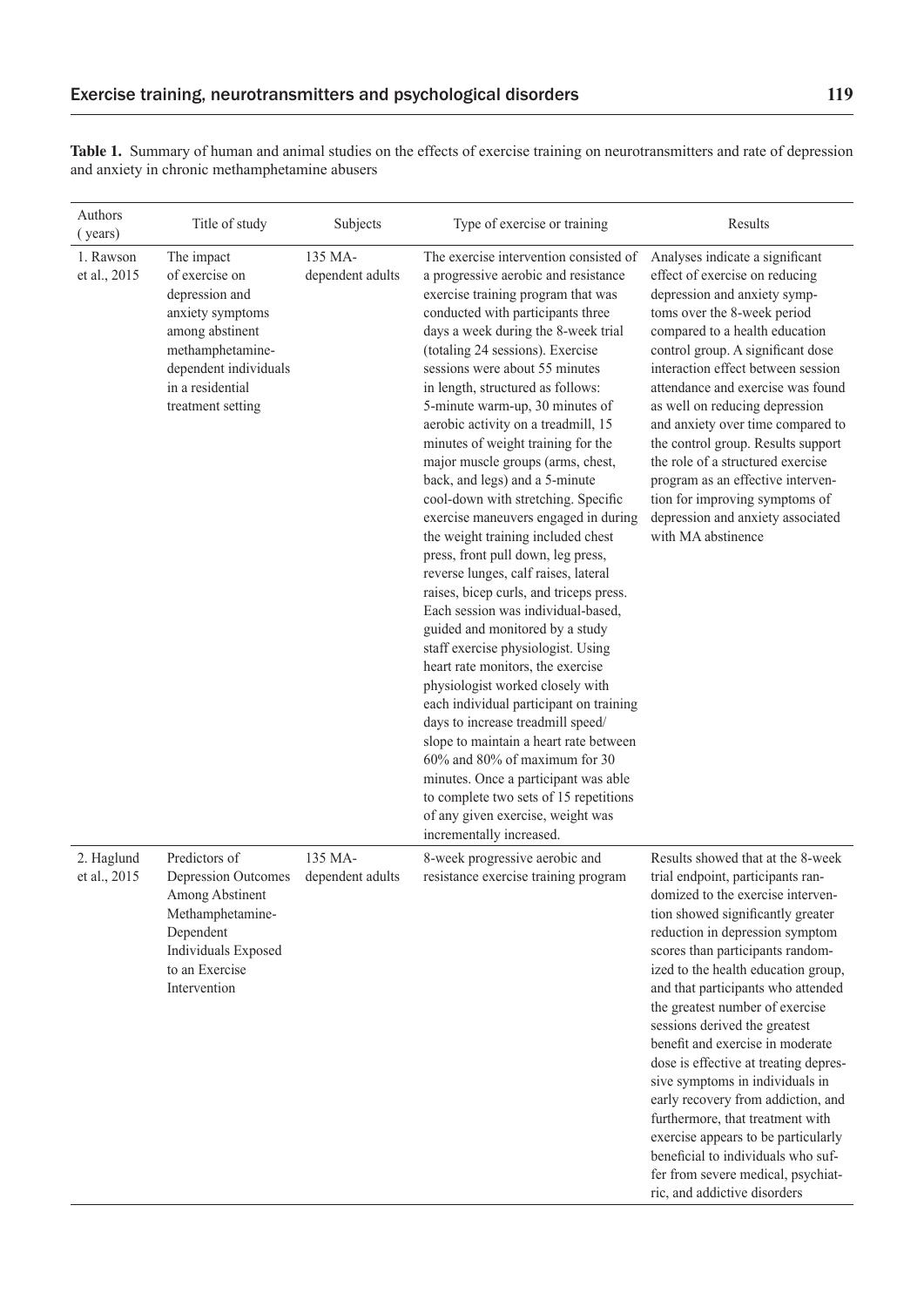| <b>Table 1. cont.</b> |
|-----------------------|
|                       |

| Authors<br>(years)               | Title of study                                                                                                                                                       | Subjects                                               | Type of exercise or training                                                                                                                                                                                                                            | Results                                                                                                                                                                                                                                                                                                                                                                                                     |
|----------------------------------|----------------------------------------------------------------------------------------------------------------------------------------------------------------------|--------------------------------------------------------|---------------------------------------------------------------------------------------------------------------------------------------------------------------------------------------------------------------------------------------------------------|-------------------------------------------------------------------------------------------------------------------------------------------------------------------------------------------------------------------------------------------------------------------------------------------------------------------------------------------------------------------------------------------------------------|
| $3.$ Zhu et al.,<br>2016         | <b>Beneficial effects</b><br>of Tai Chi for<br>amphetamine-type<br>stimulant dependence:<br>a pilot study                                                            | Sixty male<br>subjects with<br>stimulant<br>dependence | Sixty male participants were<br>allocated to the Tai Chi $(n = 30)$ or<br>standard care groups ( $n = 30$ ) by<br>administrative staff. They participated<br>in exercise sessions five times a week<br>for 12 consecutive weeks.                        | The study showed that the relax-<br>ation in relation to Tai Chi reduced<br>anxiety and helped people become<br>more self-aware and internally<br>focused and Tai Chi is a promising<br>exercise that improves quality of<br>life for individuals with stimulant<br>dependence                                                                                                                              |
| 4. Damghani<br>et al., 2016      | Swimming<br>exercise attenuates<br>psychological<br>dependence<br>and voluntary<br>methamphetamine<br>consumption in<br>methamphetamine<br>withdrawn rats            | Male Wistar rats                                       | swimming sessions (45 min/day, five<br>days per week, for 14 days)                                                                                                                                                                                      | The results showed that regu-<br>lar swimming exercise reduced<br>voluntary METH consumption<br>in animal models of craving by<br>reducing anxiety, and depression<br>in the METH-withdrawn rats.<br>Thus, physical training may be<br>ameliorating some of the with-<br>drawal behavioral consequences<br>of METH                                                                                          |
| 5. Arazi and<br>Dadvand,<br>2017 | The effect of eight<br>week aerobic<br>training on plasma<br>levels of serotonin<br>and depression in<br>addicted men to<br>methamphetamine<br>during rehabilitation | $20$ men<br>addicted to<br>methamphetamine             | 8 weeks, 3 days a week (each session<br>for 45 min, included 10 min of<br>warm up, running as two times of<br>15 minutes with an intensity of 70-<br>75% of maximum heart rate, resting<br>intervals of 3 to 4 min between them<br>and 5 min cool down) | The results of study indicated that<br>the aerobic training significantly<br>increased serotonin levels in the<br>experimental group compared to<br>control group. The researchers<br>concluded that aerobic training<br>can impact on blood levels of<br>serotonin in addicted men to<br>methamphetamine and increase<br>plasma serotonin concentration<br>and cause remarkable reduction in<br>depression |

substance [60]. This amphetamine derivative has attracted the attention of most people, especially young people, in recent years due to its stimulatory properties, hallucinations, pleasures and euphoria [20].

The MA abuse as an illness affecting both the brain and the behavior in humans and animals impairs neurotransmitters in the nervous systems, importantly including dopaminergic and serotonergic mechanisms. According to evidence, the main role of MA is to elevate the extracellular level of monoamine neurotransmitters in synaptic clefts [32]. Although the precise MA mechanism for increasing the concentration of these neurotransmitters is still unclear, this substance seems to accelerate the release of serotonin and dopamine from the presynaptic terminals, as well as prevent the reuptake of these neurotransmitters and their accumulation in the synapse clefts. This substance has been shown to inhibit the monoamine oxidase enzyme responsible for the destruction of secreted neurotransmitters, whose inhibition results in the survival of neurotransmitters [26, 58]. Consequently, the synaptic concentration of monoamine neurotransmitters increases in the brain, resulting in brain stimulation, increased mood, invasive and uncontrollable state, and increased physical activity in abuser [27].

Pharmacological studies indicated a close relationship between both dopamine and serotonin neurotransmitters and the pathology of anxiety and depression, so that the increased release of these neurotransmitters from nerve terminals exacerbates anxiety and depression responses in the abuser [46].

Acute MA abuse disturbs various neurotransmitter systems, especially dopamine in the brain, mainly due to increased release of these neurotransmitters from dopaminergic nerve terminals [7]. The MA through various mechanisms causes damage to dopaminergic terminals in different regions of the brain. This drug due to its similar structure with dopamine is introduced into the terminals of dopaminergic neurons by binding to dopamine transporter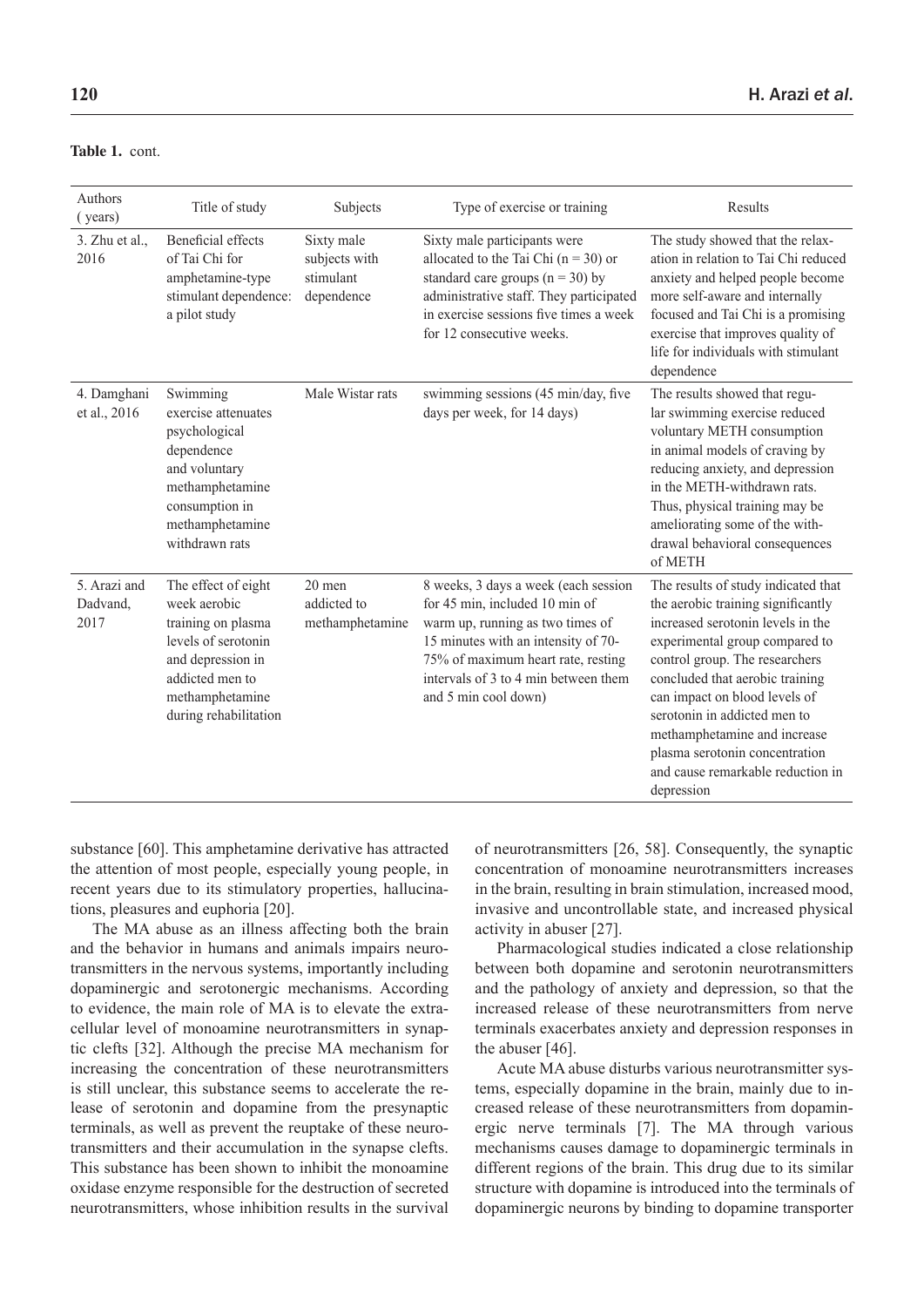(DAT) and penetrated into the vesicles via molecular vectors. Finally, the intravesicular pH imbalance causes the release of dopamine into the cellular cytosol. This stimulant through inhibiting monoamine oxidase provides more dopamine.

Based on previous findings, another mechanism involved in the intracellular accumulation of dopamine can be attributed to a decrease in the level of the vesicular monoamine transporter 2 (VMAT2). In addition, reports show that increased activity of the Tyrosine hydroxylase (the rate-limiting enzyme for dopamine biosynthesis) plays a major role in increasing the intracellular dopamine concentration. The function of DAT (as a marker for dopamine terminals) has also been proven in this regard. In fact, these transporters are the key responsible for the removal of dopamine and maintaining its extracellular concentration in amounts less than the intrinsic toxicity of the central nervous system. The MA through reducing DAT activity can reverse the dopamine flow, direct this neurotransmitter towards the synaptic cleft, and prolong the effect of dopamine on its post-synaptic receptors [38, 41].

The MA effects on the serotonergic neurotransmitter system occur through mechanisms similar to those of dopamine. Substance abuse and drug dependence are a major concern in the current world. Psychiatric and drug-induced disorders affecting the brain are interrelated. The most commonly diagnosed psychiatric symptoms associated with substance abuse are antisocial personality disorder, phobia, and other anxiety disorders, depression disorders and psychotic disorders.

One study found that 76% of men and 65% of women with a diagnosis of substance abuse or dependence also suffered from a psychiatric problem [24]. One of the areas of sports psychology is the physical activity of patients with depression that can relieve symptoms of some mental disorders such as anxiety and depression [1]. Depression is one of the most commonly diagnosed psychiatric symptoms characterized by depressed mood, sadness, low selfesteem and reluctance to any kind of daily activity and enjoyment. Neurotransmitter disorder has been observed at the synaptic level in depressed patients. In addition to serotonin, norepinephrine and dopamine have a disorder in depressed patients [1].

Improvement of drug-induced injuries in the dopaminergic and serotonergic system through exercise by increasing the antioxidants can have therapeutic effect, since drug use, like amphetamine, leads to an increase in the reaction of oxygen and nitrogen, and damage to monoaminergic terminals [52]. Long-term sports, on the other hand, increase the activity of endogenous antioxidant enzymes [59].

Therefore, aerobic exercise may be effective in increasing serotonin and dopamine. Long-term aerobic exercises increase free plasma tryptophan, which penetrates into the brain cells and causes the synthesis and distribution of serotonin in the bloodstream [39]. Another possible mechanism for increasing serotonin and dopamine is the neurotrophic growth factor (NGF). The aerobic training induces a vascular endothelial growth factor (VEGF), which may help to heal the injuries caused by substance abuse by stimulating angiogenesis and directly affecting the NGF, resulting in the repair of damaged monoaminergic terminals [39].

The reasons for the effect of aerobic training on depression can be attributed to the level of some neurotransmitters such as serotonin, epinephrine, and dopamine in the brain. This training increases the concentration of these neurotransmitters due to stimulation of the sympathetic nervous system [34]. The aerobic training also stimulates the secretion of endorphins, resulting in feelings of comfort, exercise pressure tolerance, excitement and euphoria. On the other hand, the aerobic training direct the attention of a person from negative thoughts towards positive and relaxing ones [47].

Based on recent biological evidence that binds the opioid system to mood and depression [16, 40, 57], it seems logical that a relevant hypothesis should be taken into consideration. In accordance with the "endorphin hypothesis", the exercise causes increased secretion of endogenous opioid peptides in the brain, reduced pain and general euphoria (Figure 1) [8, 13, 17], in turn reducing anxiety and depression [8, 17].

According to various studies, the exercise at least activates some of the same systems that are activated by morphine and other opioids, releasing endogenous opioid peptides, especially beta-endorphins, and raising the threshold of pain [31]. Another study has shown that the exercise training can reduce dependency symptoms in addicted



**Figure 1.** The endorphins hypothesis mechanism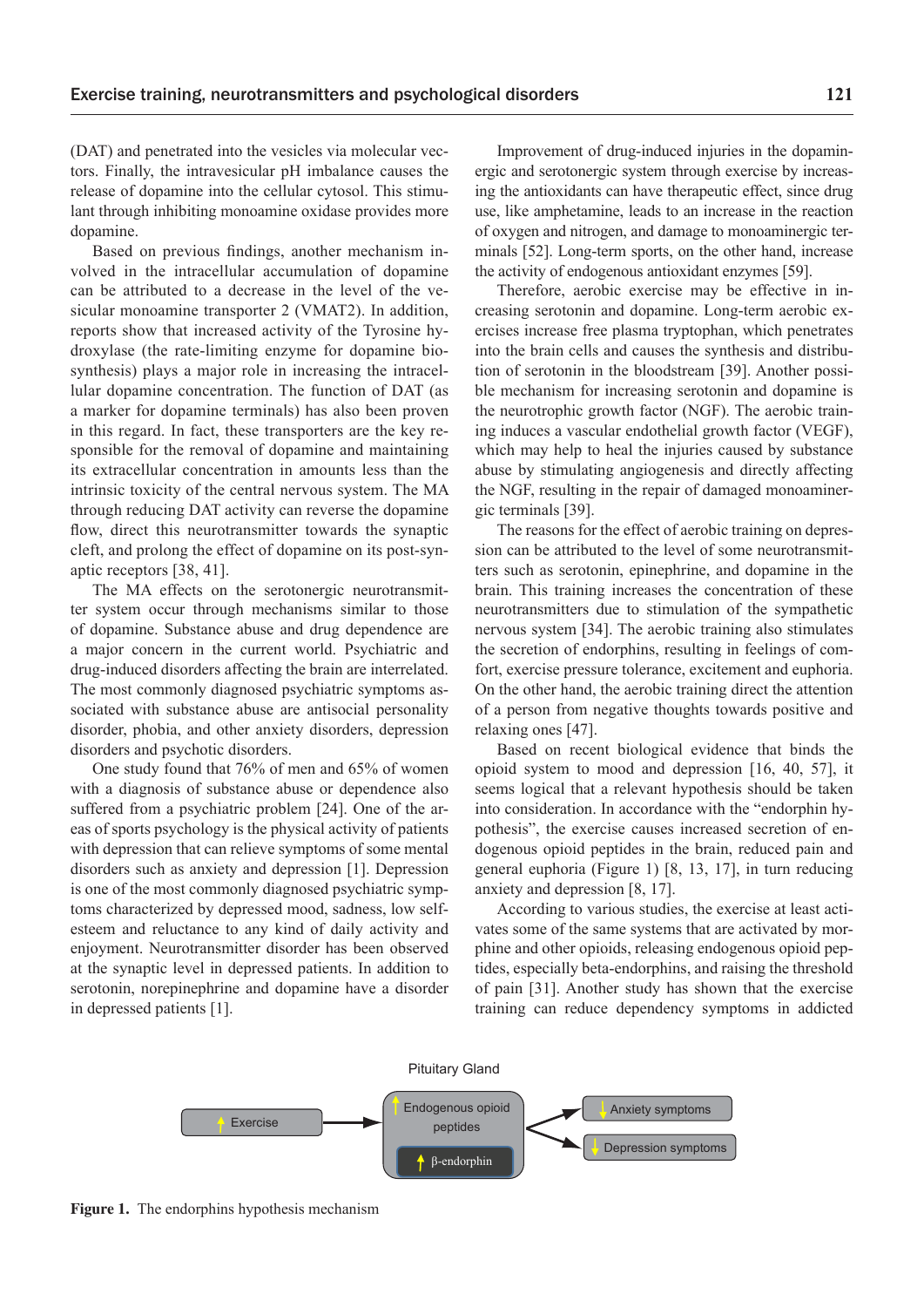animals by releasing endogenous opioids through a possible mechanism of downregulated opioid receptor sensitivity [48].

In addition, it has been reported that exercise, in addition to the release of endogenous opioid peptides, especially beta-endorphins, has been implicated by various mechanisms, including neurogenesis, boredom, and mood moderation, in pain relief [55]. Depression and anxiety in MA abusers are the result of the drug's effect on neuropathies; in particular, reducing the binding of dopamine and serotonin makes it impossible to enjoy normally [44]. In addition, MA abuse increases the level of inflammatory markers while reducing blood circulation [44].

On the other hand, the exercise has been proposed to normalize serotonin-dopamine reactions [4], improve circulation and reduce the level of inflammatory biomarkers in the circulatory system [53]. The aerobic training also releases BDNF [21]. The BDNF, a neurotrophin, is responsible for neurogenesis, and reduces the levels of cortisol in the long term [15, 21]. These changes reduce the level of stress, and subsequently alleviating depression and anxiety [21].

It has been observed that physical activity stimulates BDNF by increasing the mobility-induced neurotransmission. However, physical activity has a more general effect on the brain, which modifies not only serotonin and epinephrine, but also GABA, acetylcholine and dopamine. This effect can explain the reason for the faster treatment response and the absence of side effects of physical activity compared with drug therapy [22]. The exercise can increase the levels of serotonin, norepinephrine and opioids during physical activity, and can reduce depression [14].

Marefat et al. [30] also investigated the effect of yoga practice on anxiety and depression of addicts and reported that physical activity reduced their anxiety and depression and yoga exercises made significant differences in depression and state anxiety level of the experimental group in comparison with the control group, and insignificant difference in trait anxiety level of the experimental group in comparison with the control group. Mogharnasi et al. [37] studied the effects of aerobic exercise training on mental health in addicted women, and highlighted that the aerobic training had an effective role in improving the mental health of addict women.

Miladi-Gorji et al. [36] conducted a research to determine whether morphine-dependent rats would increase the expression of anxiogenic-like behaviours in novel and stressful conditions. The findings showed that Voluntary wheel running reduces anxiety-like behaviors in morphine-dependent and morphine-withdrawn rats. In addition, Brocardo et al. [5] investigating anxiety – and depression-like behaviors are accompanied by an increase in oxidative stress in a rat model of fetal alcohol spectrum disorders: protective effects of voluntary physical exercise and showed that the voluntary wheel running reduces depression and anxiety in adult rats prenatally exposed to ethanol.

Also, Wang et al. [61] examined the impact of physical exercise on substance use disorders and concluded that the moderate and high-intensity aerobic exercises, designed according to the guidelines of American College of Sports Medicine (ACSM), and the mind-body exercises can be an effective and persistent treatment for those with substance use disorders (SUD). Physical exercise can be an effective adjunct treatment method for abstinence from alcohol, nicotine, and illicit drugs in abusers. Physical exercise not only increases the abstinence rate in subjects with SUD, but also eases withdrawal symptoms, anxiety, and depression symptoms. The treatment effects of physical exercise in these four aspects verify that physical exercise guidance by the ACSM is an effective means for drug abstinence. Additionally, mind-body exercises (including Tai Chi Quan, Qigong, and Yoga) have similar treatment effects as to aerobic exercise.

Rawson et al. [45] investigated the impact of exercise on depression and anxiety symptoms among abstinent methamphetamine-dependent individuals in a residential treatment setting and showed that the exercise training significantly reduced symptoms of anxiety and depression in MA non-abusers. Haglund et al. [18] investigating depression outcomes in response to an 8-week exercise intervention among methamphetamine (MA) dependent individuals in early recovery. Their findings exhibited that at the 8-week trial endpoint, participants randomized to the exercise intervention showed significantly greater reduction in depression symptom scores than participants randomized to the health education group, and that participants who attended the greatest number of exercise sessions derived the greatest benefit and exercise in moderate dose is effective at treating depressive symptoms in individuals in early recovery from addiction, and furthermore, that treatment with exercise appears to be particularly beneficial to individuals who suffer from severe medical, psychiatric, and addictive disorders.

Zhu et al. [62] examined the beneficial effects of Tai Chi for amphetamine-type stimulant dependence. The study showed that the relaxation in relation to Tai Chi reduced anxiety and helped people become more selfaware and internally focused and Tai Chi is a promising exercise that improves quality of life for individuals with stimulant dependence. Damghani et al. [11] evaluated the effect of swimming exercise during spontaneous methamphetamine (METH) withdrawal on the anxiety, depression and voluntary METH consumption in METHdependent rats. Their showed that regular swimming exercise reduced voluntary METH consumption in animal models of craving by reducing anxiety, and depression in the METH-withdrawn rats. Thus, physical training may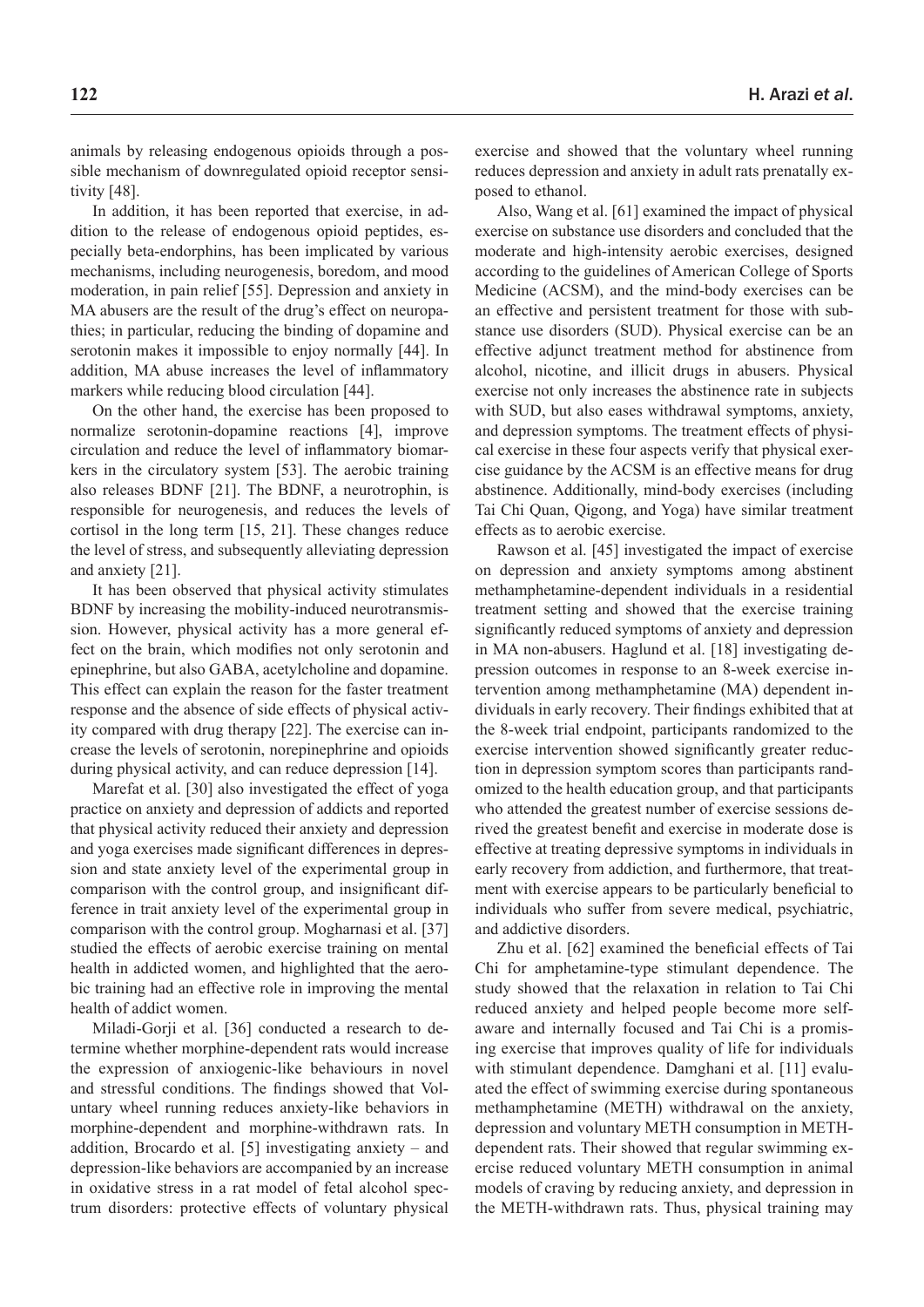be ameliorating some of the withdrawal behavioral consequences of METH.

In another study, Johari et al. [23] examined the effects of aerobic exercise on changes in the level of depression in addicts under methadone treatment was performed. The results of the study showed that aerobic exercise can reduce the level of depression in addicts under methadone treatment. The effects of eight weeks of aerobic training on plasma serotonin levels and the severity of depression in 20 MA abuser men during the rehabilitation period, was investigated by Arazi and Dadvand [2]. The results of study indicated that the aerobic training significantly increased serotonin levels in the experimental group compared to control group. The researchers concluded that aerobic training can impact on blood levels of serotonin in addicted men to methamphetamine and increase plasma serotonin concentration and cause remarkable reduction in depression.

Dadvand and Daryanoosh [10] investigated the effect of an aerobic training period on the serum serotonin and endorphin levels and the severity of depression among 30 addicted women. Their findings exhibited that the aerobic training can increase the serum serotonin and endorphin levels in the experimental group compared to the control group. The results indicated that aerobic training can affect blood levels of serotonin and endorphin and improve the depression in addicted women to drug. Another study was conducted to investigate the effect of tai chi and Qigong exercise on depression and anxiety of individuals with substance use disorders. The findings suggest potentially beneficial effect of Qigong exercise on symptoms of anxiety among individuals with drug abuse Liu et al. [29].

#### Conclusion

The findings obtained from the animal and human controlled studies have shown that the physical activities and exercise training can affect the serum levels of serotonin and dopamine neurotransmitters among the MA abusers and reduce anxiety and depression. The exercise training as a non-invasive and non-pharmacological treatment can have a significant effect on mental health promotion due to positive and efficient impacts on the psychological and emotional factors of patients.

Regarding the direct effect of training on the morale of individuals, the psychosocial damaged components of these patients will be significantly improved. In fact, the participation in physical activities makes it possible to stay together with other people in the community, leading to increased life expectancy and reduced depression and anxiety. The exercise training can increase the selfconfidence and empowerment feeling in the patient, increases the sense of usefulness in personal and family life,

and enhances daily activities and quality of life. Thus, the MA abusers can use physical activity and exercise training with observance of exercise considerations to elevate the functional level of serotonin and dopamine neurotransmitters and to reduce anxiety and depression during treatment courses.

#### Conflict of interest: Authors state no conflict of interest.

#### References

- 1. Allison K.R., Adlaf E.M., Irving H.M., Hatch J.L., Smith T.F., Dwyer J.J., Goodman J. (2005) Relationship of vigorous physical activity to psychologic distress among adolescents. *J. Adolesc. Health*, 37: 164-166. DOI: 10.1016/j.jadohealth.2004.08.017.
- 2. Arazi H., Dadvand S.S. (2017) The effect of eight week aerobic training on plasma levels of serotonin and depression in addicted men to methamphetamine during rehabilitation. *Alborz Univ. Med. J.*, 6: 66-74. DOI: http:// aums.abzums.ac.ir/article-1-520-en.html.
- 3. Ardakani R.K., Nahangi H., Yadegari M., Hosseini-Sharifabad M. (2014) The effects of long-term administration of methamphetamine on the cerebellum of the male mice: a stereological study. *Neurosci. J. Shefaye Khatam.*, 2: 37-45.
- 4. Brändle E., Fritzsch G., Greven J. (1992) Affinity of different local anesthetic drugs and catecholamines for the contraluminal transport system for organic cations in proximal tubules of rat kidneys. *J. Pharmacol. Exp. Ther.*, 260: 734-741.
- 5. Brocardo P.S., Boehme F., Patten A., Cox A., Gil-Mohapel J., Christie B.R. (2012) Anxiety-and depression-like behaviors are accompanied by an increase in oxidative stress in a rat model of fetal alcohol spectrum disorders: Protective effects of voluntary physical exercise. *Neuropharmacology*, 62: 1607-1618. DOI: 10.1016/j. neuropharm.2011.10.006.
- 6. Chanrion B., La Cour C.M., Bertaso F., Lerner-Natoli M., Freissmuth M., Millan M.J., Bockaert J., Marin P. (2007) Physical interaction between the serotonin transporter and neuronal nitric oxide synthase underlies reciprocal modulation of their activity. *Proc. Natl. Acad. Sci.*, 104: 8119-8124. DOI: 10.1073/pnas.0610964104.
- 7. Chiu V.M., Schenk J.O. (2012) Mechanism of action of methamphetamine within the catecholamine and serotonin areas of the central nervous system. *Curr. Drug Abuse Rev.*, 5: 227-242.
- 8. Cox R.H. (1998) *Sport psychology: Concepts and applications* (No. Ed. 4). McGraw-hill.
- 9. Cruickshank C.C., Dyer K.R. (2009) A review of the clinical pharmacology of methamphetamine. *Addiction*, 104: 1085-1099. DOI: 10.1111/j.1360-0443.2009.02564.x.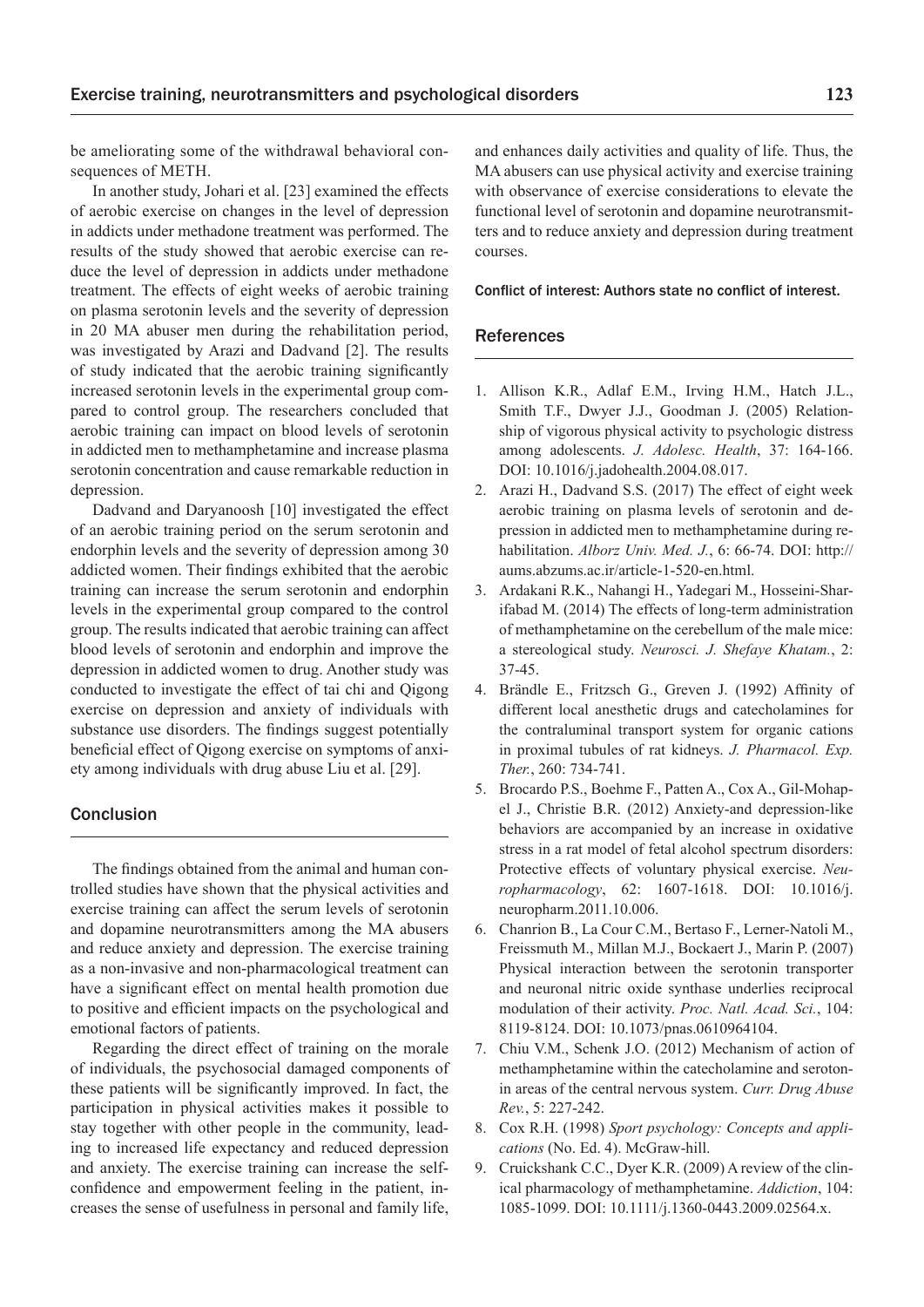- 10. Dadvand S.S., Daryanoosh F. (2017) The effect of a period of aerobic training on blood levels of serotonin and endorphin and decreasing depression in addicted women to drug. *Daneshvar Medicine: Basic Clin. Res. J.*, 25: 49-56.
- 11. Damghani F., Bigdeli I., Miladi-Gorji H., Fadaei A. (2016) Swimming exercise attenuates psychological dependence and voluntary methamphetamine consumption in methamphetamine withdrawn rats. *Iranian J. Basic Med. Sci.*, 19: 594. DOI: 10.22038/IJBMS.2016.7126.
- 12. Dinas P.C., Koutedakis Y., Flouris A.D. (2011) Effects of exercise and physical activity on depression. *Irish J. Med. Sci.*, 180: 319-325. DOI: 10.1007/s11845-010-0633-9.
- 13. Dishman R.K., O'Connor P.J. (2009) Lessons in exercise neurobiology: the case of endorphins. *Ment. Health Phys. Act.*, 2: 4-9. DOI: 10.1016/j.mhpa.2009.01.002.
- 14. Donohue B., Covassin T., Lancer K., Dickens Y., Miller A., Hash A., Genet J. (2004) Examination of psychiatric symptoms in student athletes. *J. Gen. Psychol.*, 131: 29-35. DOI: 10.3200/GENP.131.1.29-35.
- 15. e Silva T.S., Longui C.A., Rocha M.N., Faria C.D.C., Melo M.R., Faria T.G., de Souza J.A., Rizzo L.V. (2010) Prolonged physical training decreases mRNA levels of glucocorticoid receptor and inflammatory genes. *Horm. Res. Paediatr.*, 74: 6-14. DOI: 10.1159/000313586.
- 16. Fichna J., Janecka A., Costentin J., Do Rego J.C. (2007) The endomorphin system and its evolving neurophysiological role. *Pharmacol. Rev.*, 59: 88-123. DOI: 10.1124/ pr.59.1.3.
- 17. Grisel J.E., Bartels J.L., Allen S.A., Turgeon V.L. (2008) Influence of β-endorphin on anxious behavior in mice: interaction with EtOH. *Psychopharmacology*, 200: 105-115. DOI: 10.1007/s00213-008-1161-4.
- 18. Haglund M., Ang A., Mooney L., Gonzales R., Chudzynski J., Cooper C.B., Dolezal B.A., Gitlin M., Rawson R.A. (2015) Predictors of depression outcomes among abstinent methamphetamine-dependent individuals exposed to an exercise intervention. *Am. J. Addict.*, 24: 246-251. DOI: 10.1111/ajad.12175.
- 19. He J., Xie Y., Tao J., Su H., Wu W., Zou S., ... Zhang X.Y. (2013) Gender differences in socio-demographic and clinical characteristics of methamphetamine inpatients in a Chinese population. *Drug Alcohol Depend*, 130: 94-100. DOI: 10.1016/j.drugalcdep.2012.10.014.
- 20. Herman-Stahl M.A., Krebs C.P., Kroutil L.A., Heller D.C. (2006) Risk and protective factors for nonmedical use of prescription stimulants and methamphetamine among adolescents. *J. Adolesc. Health*, 39: 374-380. DOI: 10.1016/j.jadohealth.2006.01.006.
- 21. Heyman E., Gamelin F.X., Goekint M., Piscitelli F., Roelands B., Leclair E., Di Marzo V., Meeusen R. (2012) Intense exercise increases circulating endocannabinoid and BDNF levels in humans – possible implications for

reward and depression. *Psychoneuroendocrinology*, 37: 844-851. DOI: 10.1016/j.psyneuen.2011.09.017.

- 22. Jade Teta N.D., Keoni Teta N.D. (2012) The Exercise Prescription. *Textbook of Natural Medicine-E-Book*, 36280.
- 23. Johari A., Hajirasouli M., Golmohammadian M. (2016) Effect of 8 Weeks Aerobic Exercise on Depression's Level of Addicted during Treatment with Methadone. *Biol. Forum – An. Int. J*., 8: 108-112.
- 24. Kaplan H.I., Sadock B.J. (1988) Synopsis of psychiatry: Behavioral sciences clinical psychiatry. Williams & Wilkins Co.
- 25. Karakoyun-Celik O., Gorken I., Sahin S., Orcin E., Alanyali H., Kinay M. (2010) Depression and anxiety levels in woman under follow-up for breast cancer: relationship to coping with cancer and quality of life. *Med. Oncol.*, 27: 108-113. DOI: 10.1007/s12032-009-9181-4.
- 26. Killinger B., Shah M., Moszczynska A. (2014) Coadministration of betulinic acid and methamphetamine causes toxicity to dopaminergic and serotonergic nerve terminals in the striatum of late adolescent rats. *J. Neurochem.*, 128: 764-775. DOI: 10.1111/jnc.12496.
- 27. Kitanaka J., Kitanaka N., Takemura M. (2006) Modification of monoaminergic activity by MAO inhibitors influences methamphetamine actions. *Drug Target Insights*, 1: 117739280600100001. DOI: 10.1177/117739280600100001.
- 28. Kohut M.L., McCann D.A., Russell D.W., Konopka D.N., Cunnick J.E., Franke W.D., Castillo M.C., Reighard A.E., Vanderah E. (2006) Aerobic exercise, but not flexibility/ resistance exercise, reduces serum IL-18, CRP, and IL-6 independent of β-blockers, BMI, and psychosocial factors in older adults. *Brain Behav. Immun.*, 20: 201-209. DOI: 10.1016/j.bbi.2005.12.002.
- 29. Liu F., Cui J., Liu X., Chen K.W., Chen X., Li R. (2020) The effect of tai chi and Qigong exercise on depression and anxiety of individuals with substance use disorders: a systematic review and meta-analysis. *BMC Complement Med. Ther.*, 20: 1-11. DOI: 10.1186/s12906-020- 02967-8.
- 30. Marefat M., Peymanzad H., Alikhajeh Y. (2011) The study of the effects of yoga exercises on addicts' depression and anxiety in rehabilitation period. *Procedia Soc. Behav. Sci.*, 30: 1494-1498. DOI: 10.1016/j.sbspro.2011.10.289.
- 31. Marghmaleki V.S., Alaei H.A., Malekabadi H.A., Pilehvarian A. (2013) Effect of physical activity on symptoms of morphine addiction in rats, after and before of lesion of the mpfc area. *Iranian J. Basic Med. Sci.*, 16: 1091.
- 32. Marshall J.F., O'Dell S.J. (2012) Methamphetamine influences on brain and behavior: unsafe at any speed?. *Trends Neurosci.*, 35: 536-545. DOI: 10.1016/j. tins.2012.05.006.
- 33. Marsiglia F.F., Kulis S., Nieri T., Parsai M. (2005) God forbid! Substance use among religious and nonreli-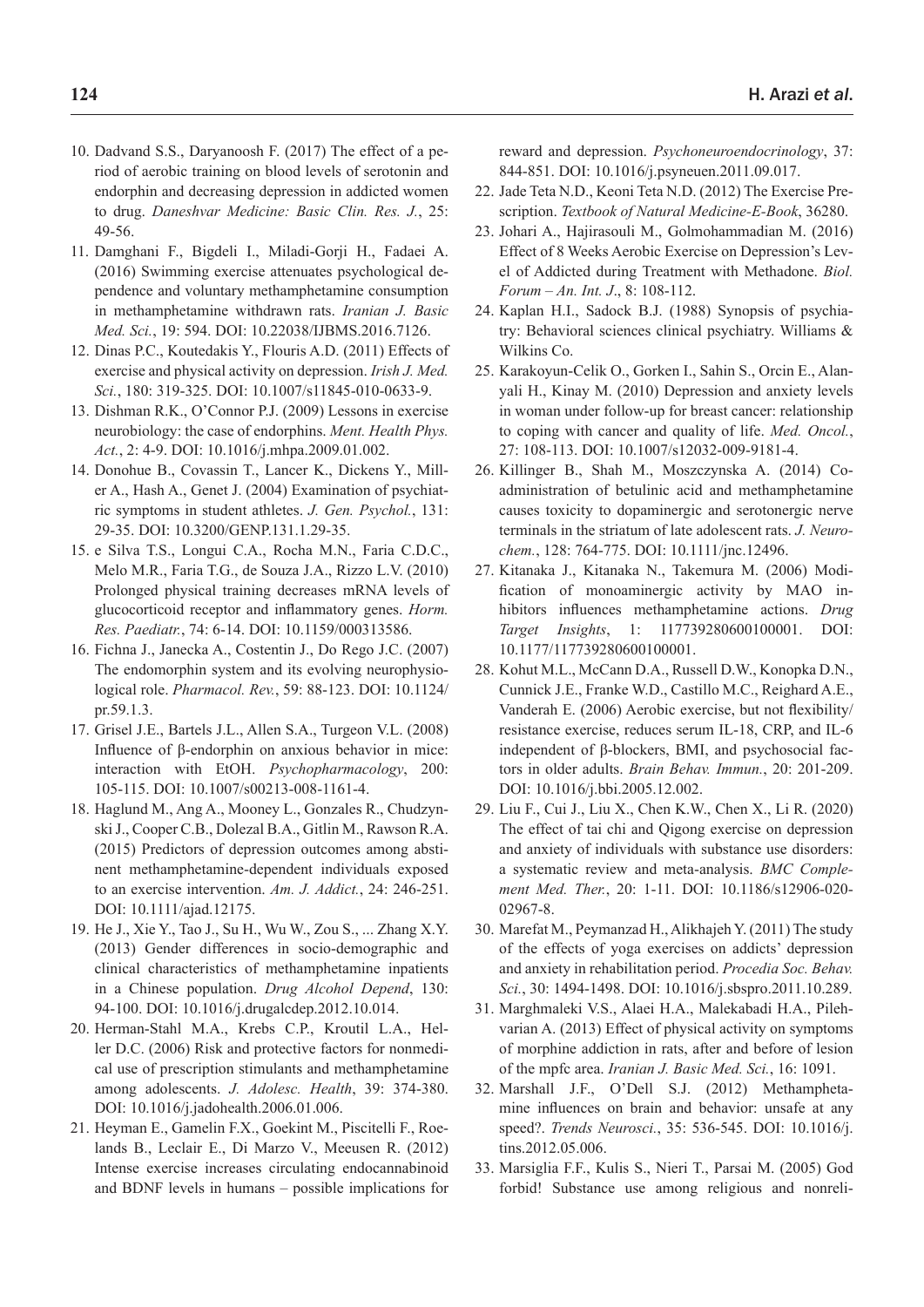gious youth. *Am. J. Orthopsychiatry*, 75: 585-598. DOI: 10.1037/0002-9432.75.4.585.

- 34. Mattson M.P., Duan W., Wan R., Guo Z. (2004) Prophylactic activation of neuroprotective stress response pathways by dietary and behavioral manipulations. *NeuroRx.*, 1: 111-116. DOI: 10.1602/neurorx.1.1.111.
- 35. Merz F. (2018) United Nations Office on Drugs and Crime: World Drug Report 2017. *SIRIUS–Zeitschrift für Strategische Analysen.*, 2: 85-86.
- 36. Miladi-Gorji H., Rashidy-Pour A., Fathollahi Y. (2012) Anxiety profile in morphine-dependent and withdrawn rats: effect of voluntary exercise. *Physiol. Behav.*, 105: 195-202. DOI: 10.1016/j.physbeh.2011.08.010.
- 37. Mogharnasi M., Koushan M., Golestaneh F., Seyedahmadi M., Keavanlou F. (2011) The effect of aerobic training on the mental health of addict women. *J. Sabzevar. Univ. Med. Sci.*, 18: 91-97.
- 38. Moszczynska A., Callan S.P. (2017) Molecular, behavioral, and physiological consequences of methamphetamine neurotoxicity: implications for treatment. *J. Pharmacol. Exp. Ther.*, 362: 474-488. DOI: 10.1124/ jpet.116.238501.
- 39. O'dell S.J., Galvez B.A., Ball A.J., Marshall J.F. (2012) Running wheel exercise ameliorates methamphetamineinduced damage to dopamine and serotonin terminals. *Synapse*, 66: 71-80. DOI: 10.1002/syn.20989.
- 40. Olson G.A., Olson R.D., Vaccarino A.L., Kastin A.J. (1998) Endogenous opiates: 1997. *Peptides.*, 19: 1791- 1843. DOI: 10.1016/S0196-9781(98)00137-5.
- 41. Panenka W.J., Procyshyn R.M., Lecomte T., MacEwan G.W., Flynn S.W., Honer W.G., Barr A.M. (2013) Methamphetamine use: a comprehensive review of molecular, preclinical and clinical findings. *Drug Alcohol Depend.*, 129: 167-179. DOI: 10.1016/j.drugalcdep.2012.11.016.
- 42. Pirnia B., Mansour S., Rahmani S., Soleimani A.A. (2015) Sexual behavior and age differences in methamphetamine dependent and non-dependent men who have sex with men (msm). *Pract. Clin Psychol.*, 3: 273-282.
- 43. Prusakowski M.K., Shofer F.S., Rhodes K.V., Mills A.M. (2011) Effect of depression and psychosocial stressors on cessation self-efficacy in mothers who smoke. *Matern Child Health J.*, 15: 620-626. DOI: 10.1007/s10995-010- 0640-5.
- 44. Rau K.S., Birdsall E., Volz T.J., Riordan J.A., Baucum A.J., Adair B.P., Bitter R., Gibb J.W., Hanson G.R., Fleckenstein A.E. (2006) Methamphetamine administration reduces hippocampal vesicular monoamine transporter-2 uptake. *J. Pharmacol. Exp. Ther.*, 318: 676-682. DOI: 10.1124/jpet.105.099200.
- 45. Rawson R.A., Chudzynski J., Gonzales R., Mooney L., Dickerson D., Ang A., Dolezal B., Cooper C.B. (2015) The impact of exercise on depression and anxiety symptoms among abstinent methamphetamine-dependent indi-

viduals in a residential treatment setting. *J. Subst. Abuse Treat.*, 57: 36-40. DOI: 10.1016/j.jsat.2015.04.007.

- 46. Ressler K.J., Nemeroff C.B. (2000) Role of serotonergic and noradrenergic systems in the pathophysiology of depression and anxiety disorders. *Depression Anxiety.*, 12: 2-19. DOI: 10.1002/1520-6394.
- 47. Rhodes J.S., Van Praag H., Jeffrey S., Girard I., Mitchell G.S., Garland Jr T., Gage F.H. (2003) Exercise increases hippocampal neurogenesis to high levels but does not improve spatial learning in mice bred for increased voluntary wheel running. *Behav. Neurosci.*, 117: 1006. DOI: 10.1037/0735-7044.117.5.1006.
- 48. Saadipour K.H., Sarkaki A., Badavi M., Alaei H. (2008) Effect of short-term forced exercise on naloxone induced withdrawal symptoms in morphine addicted male rats. *Armaghane-danesh.*, 12: 73-81.
- 49. Sadock B.J., Sadock V.A., Levin Z.E. (Eds.). (2007) Kaplan and Sadock's study guide and self-examination review in psychiatry. Lippincott Williams & Wilkins.
- 50. Salmon E. (2007) A review of the literature on neuroimaging of serotoninergic function in Alzheimer's disease and related disorders. *J. Neural. Transm.*, 114: 1179-1185. DOI: 10.1007/s00702-007-0636-5.
- 51. Sauer W.H., Berlin J.A., Kimmel S.E. (2003) Effect of antidepressants and their relative affinity for the serotonin transporter on the risk of myocardial infarction. *Circulation.*, 108: 32-36. DOI: 10.1161/01. CIR.0000079172.43229.CD.
- 52. Segura-Aguilar J., Kostrzewa R.M. (2004) Neurotoxins and neurotoxic species implicated in neurodegeneration. *Neurotox Res.*, 6: 615-630.
- 53. Smith A.D., Zigmond M.J. (2003) Can the brain be protected through exercise? Lessons from an animal model of parkinsonism. *Exp. Neurol.*, 184: 31-39. DOI: 10.1016/j. expneurol.2003.08.017.
- 54. Smith M.A., Lynch W.J. (2012) Exercise as a potential treatment for drug abuse: evidence from preclinical studies. *Front Psychiatry.*, 2: 82. DOI: 10.3389/ fpsyt.2011.00082.
- 55. Smith M.A., Yancey D.L. (2003) Sensitivity to the effects of opioids in rats with free access to exercise wheels: µ-opioid tolerance and physical dependence. *Psychopharmacology.*, 168: 426-434. DOI: 10.1007/s00213-003-1471-5.
- 56. Statham D.J., Connor J.P., Kavanagh D.J., Feeney G.F., Young R.M.D., May J., Andrade J. (2011) Measuring alcohol craving: development of the Alcohol Craving Experience questionnaire. *Addiction*, 106: 1230-1238. DOI: 10.1111/j.1360-0443.2011.03442.x.
- 57. Stein D.J., van Honk J., Ipser J., Solms M., Panksepp J. (2007) Opioids: from physical pain to the pain of social isolation. *CNS Spectrums.*, 12: 669-674.
- 58. Suzuki O., Hattori H., Asano M., Oya M., Katsumata Y. (1980) Inhibition of monoamine oxidase by d-metham-